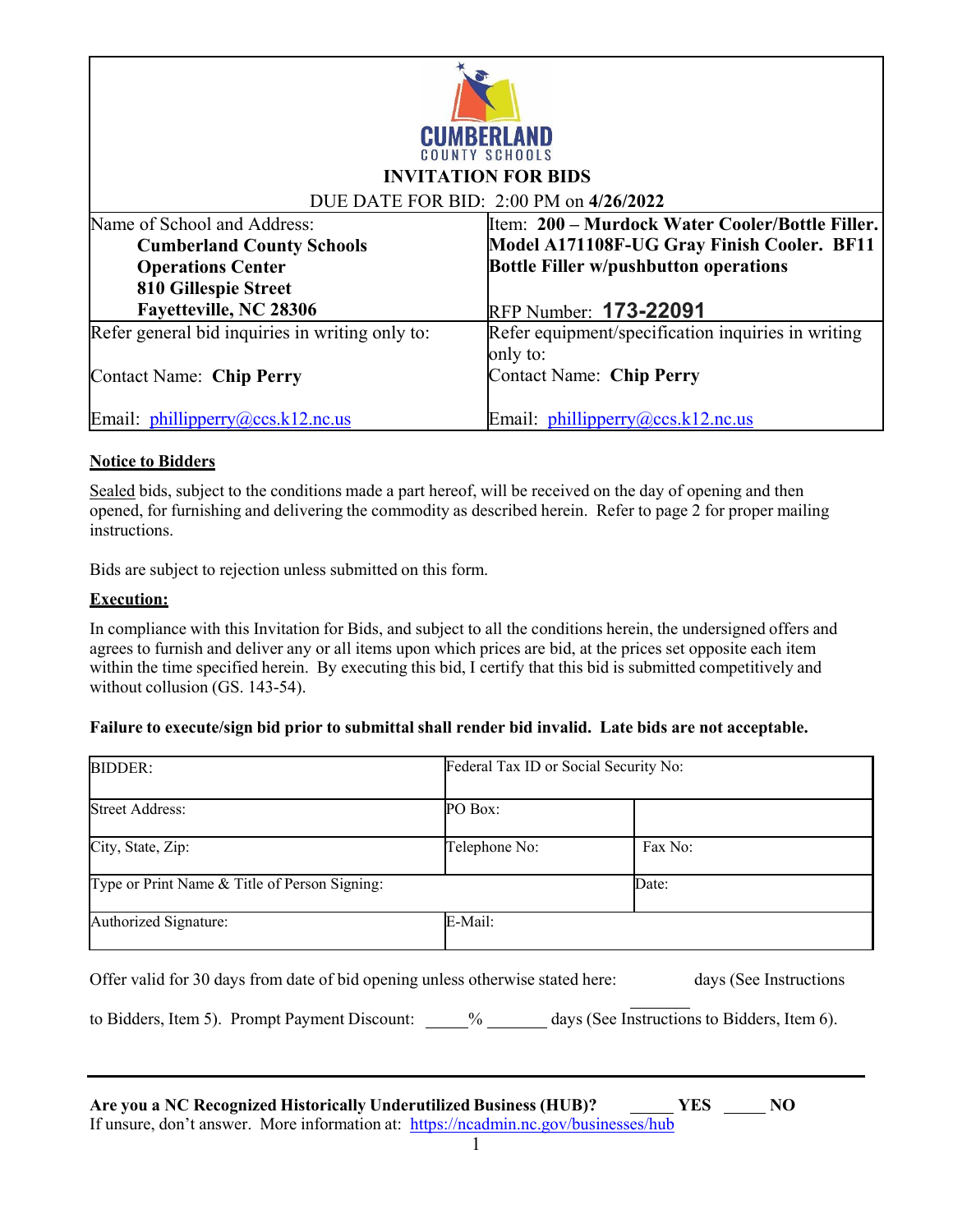**Mailing Instructions:** Submit **two (2)** fully executed bid documents, unless otherwise instructed, and only one bid per envelope by any of the methods below. DO NOT EMAIL OR SUBMIT AN ELECTRONIC OR FAXED COPY OF YOUR BID. THIS SHALL BE CAUSE FOR REJECTION OF YOUR BID. It is the responsibility of the bidder to have the bid in this office by the specified time and date of opening.

| Delivered By US Postal Service, FedEx, UPS or other courier service   Hand Delivered       |                            |  |
|--------------------------------------------------------------------------------------------|----------------------------|--|
| Purchasing Bid # 173-22091                                                                 | Deliver your bid in person |  |
| <b>Cumberland County Schools</b>                                                           | to the CCS Operations      |  |
| 810 Gillespie Street                                                                       | <b>Center</b> at           |  |
| Fayetteville NC 28306                                                                      | 810 Gillespie Street       |  |
| $(910) 678 - 2551$                                                                         | Fayetteville, NC 28306     |  |
| <b>IMPORTANT:</b> The Bid Number from page 1 must be shown on the outside of the envelope. |                            |  |

**Questions**: Questions concerning this bid or equipment specifications must be submitted, in writing only, to the aforementioned individuals at their respective email address. The deadline for questions shall be **10:00 AM on 4/21/2022.**

**Public Bid Opening:** A public bid opening for this solicitation will be held at the CCS Operations Center located at 810 Gillespie Street and will begin promptly at **2:00 PM on 4/26/2022**.

**Transportation Charges:** FOB – Destination. Freight charges must be included in price. Delivery shall be made to:

> Cumberland County Schools Operations Center 810 Gillespie St. Fayetteville, NC 28306.

**Bid Evaluation:** Bids are requested on the items and/or equipment as hereinafter specified. Bidders are cautioned that any/all information furnished or not furnished on this bid may be used as or in determination of this contract.

| <b>Award Criteria:</b> As provided by statute, award will be based on the lowest and best bid(s) (most advantageous to<br>LCCS) as determined by consideration of: |                                              |     |                                          |  |  |
|--------------------------------------------------------------------------------------------------------------------------------------------------------------------|----------------------------------------------|-----|------------------------------------------|--|--|
|                                                                                                                                                                    |                                              |     |                                          |  |  |
|                                                                                                                                                                    | Prices offered.                              | 7.  | Functional Equivalency to specifications |  |  |
| 2.                                                                                                                                                                 | Quality of products offered.                 |     | stated herein.                           |  |  |
| 3.                                                                                                                                                                 | General reputation and performance           | 8.  | Samples, if requested.                   |  |  |
|                                                                                                                                                                    | capabilities of the bidders.                 | 9.  | Conformity of Product Specifications.    |  |  |
| 4.                                                                                                                                                                 | Conformity with terms and conditions of this | 10. | Product's Presentation and Finish        |  |  |
|                                                                                                                                                                    | Invitation for Bids.                         | 11. | References                               |  |  |
| 5.                                                                                                                                                                 | Delivery/installation schedule offered.      |     |                                          |  |  |
| 6.                                                                                                                                                                 | Durability and Suitability of items for      |     |                                          |  |  |
|                                                                                                                                                                    | intended use.                                |     |                                          |  |  |
|                                                                                                                                                                    |                                              |     |                                          |  |  |

**Basis for Rejection:** Cumberland County Schools reserves the right to reject any and all offers, in whole or in part, by deeming the offer unsatisfactory as to quality or quantity, delivery, price or service offered: noncompliance with the requirements or intent of this solicitation; lack of competitiveness; error(s) in specifications or indications that revision would be advantageous to Cumberland County Schools; cancellation or other changes in the intended project, or other determination that the proposed requirement is no longer needed; limitation or lack of available funds; circumstances that prevent determination of the best offer; or any other determination that rejection would be in the best interest of Cumberland County Schools.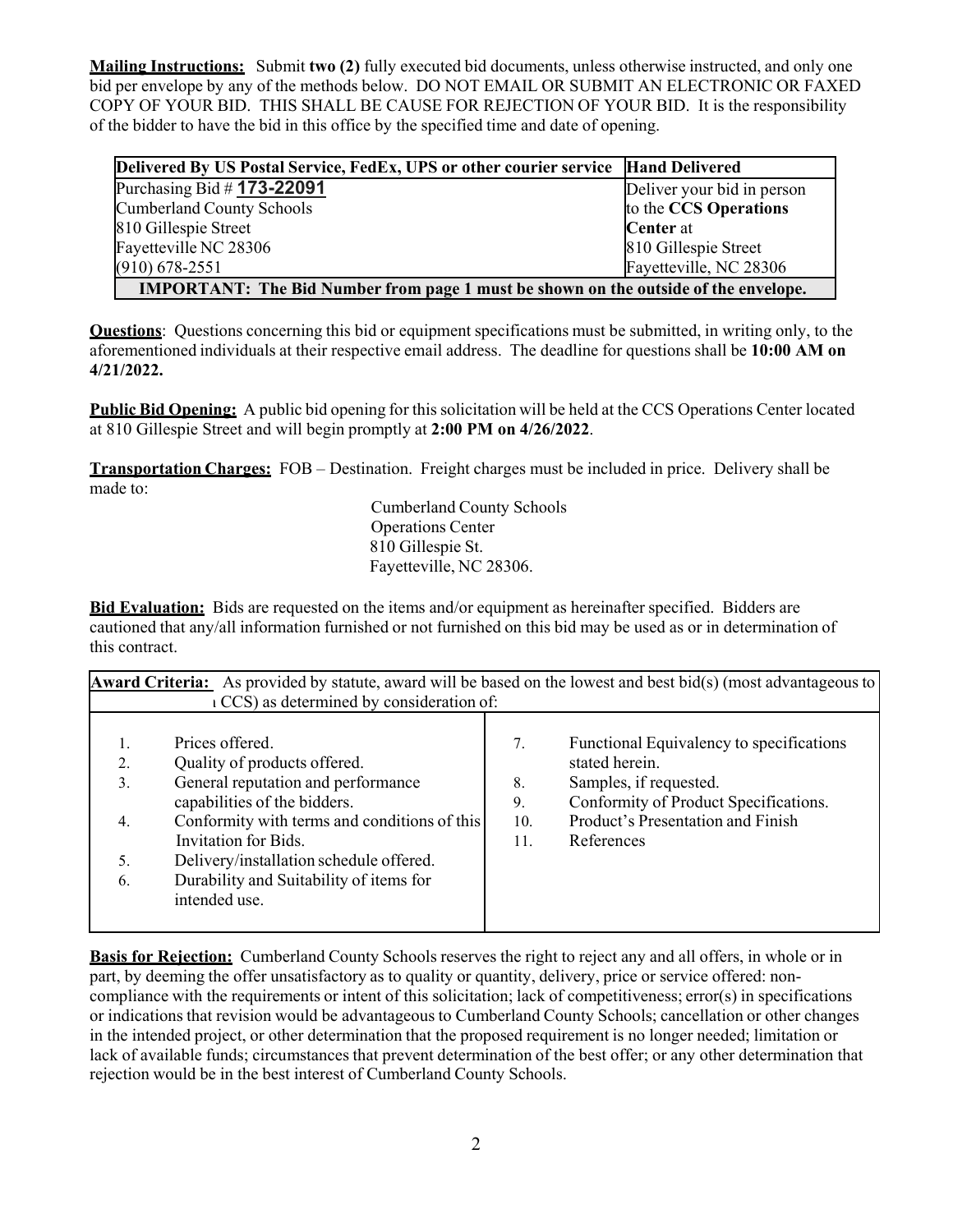**Samples:** Samples are not required prior to bid opening date; however, if required later, bidder agrees to furnish samples of items offered at no expense to CCS within fourteen (14) consecutive calendar days after request is made by CCS. Bids which do not comply with these requirements will be subject to rejection.

**Award of Contract:** It is the general intent to award this contract to a single overall bidder. The right is reserved, however, to make awards on the basis of individual items or groups of items, if such shall be considered by CCS to be most advantageous or to constitute its best interest. Bidders should show unit prices, but are also requested to offer their most favorable total lump sum price.

**Budgetary Limitations:** Should it become necessary, based upon budgetary limitations, CCS reserves the right to reduce or increase quantities. Therefore, bidders must include freight in the "each" pricing for each line item, as well as identifying a per unit installation cost for each line item.

**Delivery:** Items called for herein will be furnished, delivered, off-loaded and left ready for use in accordance with the requirements stated herein. The successful bidder will complete delivery within 30 calendar days upon receipt of Purchase Order unless otherwise stated here: days. All items must be preassembled upon

arrival. Cumberland County Schools reserves the right to consider the delivery time offered as a factor in the award of contract.

**Deviations:** Deviations from specifications and requirements need to be documented on a separate sheet and attached to your bid. All items offered are in strict compliance with these specifications and requirements, and successful bidder will be held responsible therefore. Bidder is advised that the response (or lack thereof) on this question does not take precedence over specific responses or non-responses provided elsewhere in this bid.

**Late Bids:** Regardless of cause, a late bid will not be accepted and will automatically be disqualified from consideration. It shall be the Vendor's sole risk to ensure delivery at the designated office by the designated time. Late bids will not be opened and may be returned to the Vendor at the expense of the Vendor or destroyed if requested.

**Award Notification:** After the bids have been evaluated and an award has been made, each vendor who submitted a bid will be notified of the award. The award may not be made for several weeks dependent upon the complexity of the acquisition and the length of time to complete the evaluation process. Bidders' offers will be converted to a digital copy by Cumberland County Schools for archive purposes and bidders' original submittals may be destroyed after award notification.

**Confidentiality of Bids:** In submitting its bid, the bidder agrees not to discuss or otherwise reveal the contents of its bid to any source outside of Cumberland County Schools until after the award of the contract. All bidders are advised that they are not to have any communications with CCS during the evaluation of the bids (after the public opening of the bids and before the award of the contract) unless CCS contacts the bidder for the purpose of seeking clarification. A bidder shall not: transmit to the issuing and or using agency any information commenting on the ability or qualifications of any other bidder to provide the advertised equipment, defects, errors and/or omissions in any other bidder's bid and/or prices at any time during and/or award of the contract that is subject of this IFB. Bidders not in compliance with this provision may be disqualified, at the option of CCS, from the contract award.

**Warranty:** Bidder guarantees that all proposed equipment to be furnished is to be new and free from any and all defects in material and workmanship and agrees to replace promptly any part or parts which by reason of defective material or workmanship that fail under normal use, free of negligence or accident, for a minimum period of twelve (12) months from the date put into operation. Such replacement shall include all parts, labor, freight and transportation cost to the equipment location, and will be at no additional cost to the CCS.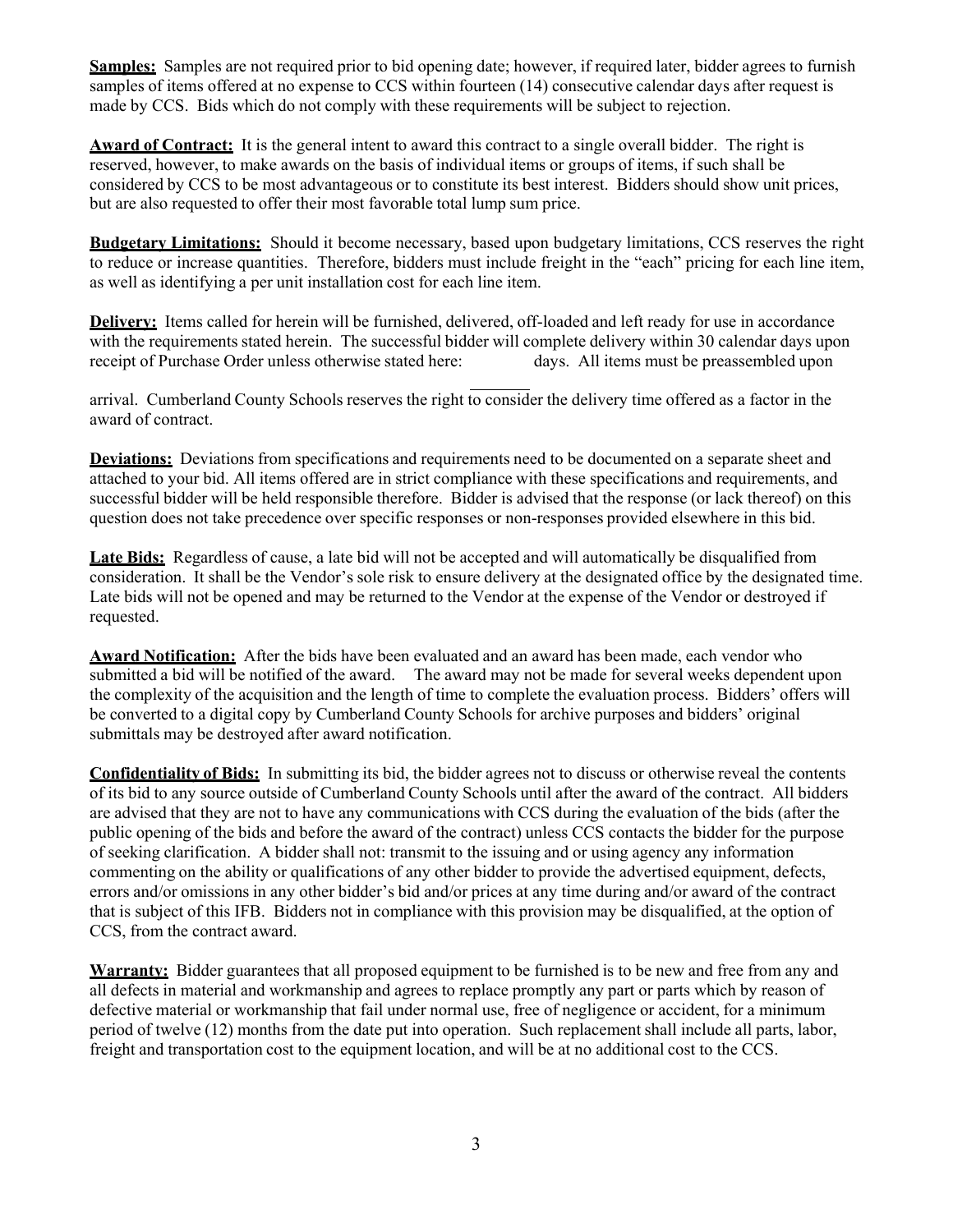**References:** List below references where your company has supplied equipment similar to that proposed. CCS reserves the right to require upon its request a list of users of the exact model of equipment bid. CCS may contact these users to determine quality level of the offered equipment. Such information may be considered in the evaluation of the bid.

| <b>SITE</b> | DATE OF DELIVERY   CONTACT PERSON | <b>PHONE NUMBER</b> |
|-------------|-----------------------------------|---------------------|
|             |                                   |                     |
|             |                                   |                     |
|             |                                   |                     |
|             |                                   |                     |
|             |                                   |                     |
|             |                                   |                     |

**E-Procurement Fees:** Purchases shall be conducted through the NC E-Procurement service. If not already registered, the awarded bidder must register with NC E-Procurement within two (2) business days of notification of award in order to receive an electronic purchase order resulting from award of this contract. The successful bidder(s) shall pay to NC E-Procurement a transaction fee, currently 1.75% (.0175) on the total dollar amount (excluding sales taxes) of each purchase order issued through the NC E-Procurement service. This applies to all purchase orders, regardless of the quantity or dollar amount of the purchase order.

**Federal Uniform Guidance**: The source of funds for this purchase will include Federal grants and as subject shall be subject to the following additional provisions.

- a.) Debarment and Suspension (Executive Orders 12549 and 12689) A contract award (see 2 CFR 180.220) must not be made to parties listed on the government wide exclusions in the System for Award Management (SAM), in accordance with the OMB guidelines at 2 CFR 180 that implement Ex. Orders 12549 (3 CFR part 1986 Comp., p. 189) and 12689 (3 CFR part 1989 Comp., p. 235), "Debarment and Suspension." SAM Exclusions contains the names of parties debarred, suspended, or otherwise excluded by agencies, as well as parties declared ineligible under statutory or regulatory authority other than Ex. Order 12549.
- b.) Byrd Anti-Lobbying Amendment (31 U.S.C. 1352) Contractors that apply or bid for an award exceeding \$100,000 must file the required certification. Each tier certifies to the tier above that it will not and has not used Federal appropriated funds to pay any person or organization for influencing or attempting to influence an officer or employee of any agency, a member of Congress, officer or employee of Congress, or an employee of a member of Congress in connection with obtaining any Federal contract, grant or any other award covered by 31 U.S.C. 1352. Each tier must also disclose any lobbying with non-Federal funds that takes place in connection with obtaining any Federal award. Such disclosures are forwarded from tier to tier up to the non-Federal award.
- c.) Clean Air Act (42 U.S.C. 7401-7671q.) The Vendor/Contractor agrees to comply with all applicable standards, orders or regulations issued pursuant to the Clean Air Act (42 U.S.C. 7401- 7671q.) and the Federal Water Pollution Control Act as amended (33 U.S.C. 1251-1387).
- d.) Access to Records The Vendor/Contractor agrees to provide the Cumberland County Board of Education / Cumberland County Schools, the Comptroller General of the United States, or any of their authorized representatives access to any books, documents, papers, and records of the Contractor which are directly pertinent to this contract for the purposes of making audits, excerpts, and transcriptions. The vendor/contractor agrees to permit any of the foregoing parties to reproduce by any means whatsoever or to copy excerpts and transcriptions as reasonably needed. The provisions herein are not intended to limit access to records under other relevant N.C. and Federal regulations, such as North Carolina Public Records Law.
- e.) DHS Seal, Logo, and Flags The Vendor/Contractor shall not use the DHS seal(s), logos, crests, or reproductions of flags or likenesses of DHS agency officials without specific FEMA pre-approval. See generally DHS Standard Terms and Conditions, v 3.0, ¶ XXV (2013).
- f.) Compliance with Federal Law, Regulations, and Executive Orders All parties to this Agreement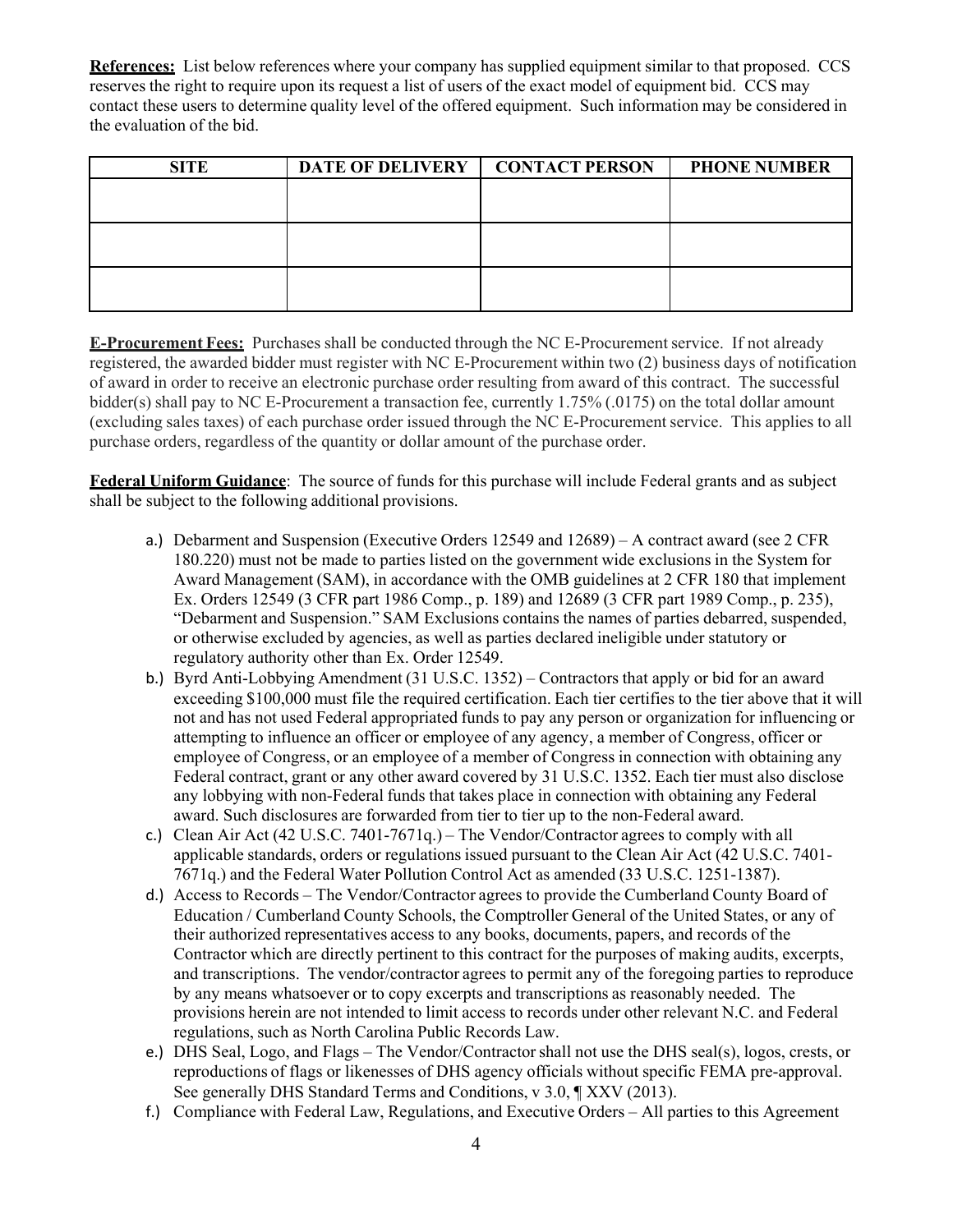acknowledge that that Federal financial assistance will be used to fund the contract, and not for any other purpose. Additionally, the Vendor/Contractor will comply with all applicable federal law, regulations and executive orders.

The Federal government is not a party to this contract.

# (THIS SECTION INTENTIONALLY LEFT BLANK)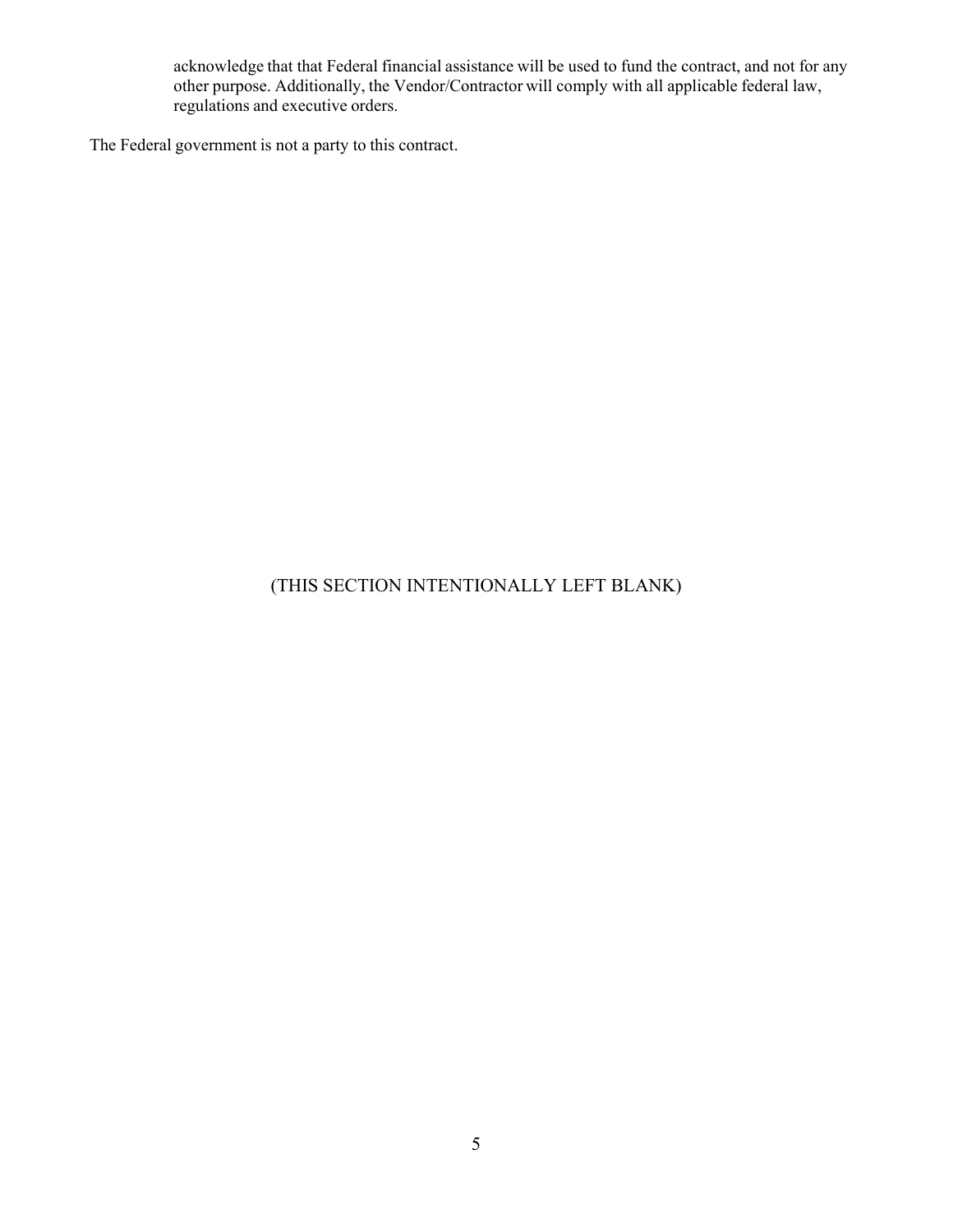#### **SPECIFICATIONS**

#### **Murdock Water Cooler/Bottle Filler. Model A171108F‐UG Gray Finish Cooler. BF11 Bottle Filler w/pushbutton operations , or equal to.**

**Brand Names**: Items referenced and specified herein are based upon a particular manufacturer, but are used for the purpose of identification and to establish a general quality level. Such references are not intended to be restrictive, and functionally equivalent products of other manufacturers will be considered. However, bidders are cautioned that any deviation from specifications must be pointed out in their bid. Functional equivalency shall be determined by Cumberland County Schools (CCS). CCS shall not be obligated to accept deviations if deemed not to be in the best interest of CCS.

#### **See Specifications sheet attached**

#### **All Bidders must include with this Bid:**

- $\checkmark$  Descriptive literature and specifications of each proposed products
- $\checkmark$  Estimated time from receipt of CCS Purchase Order to delivery
- $\checkmark$  Per unit shipping should be included in the base price per unit
- $\checkmark$  Do not include tax in bid price When invoiced, sales tax should be invoiced as a separate line item.
- $\checkmark$  List anything else you wish to be submitted with the proposal

| <b>ITEM</b> | Proposed Unit<br>Mfg. and Model # | Cost (100-250)<br>Each | Cost (2000-2500)<br>Each |
|-------------|-----------------------------------|------------------------|--------------------------|
|             |                                   |                        |                          |
|             |                                   |                        |                          |
|             |                                   |                        |                          |
|             |                                   |                        |                          |
|             |                                   |                        |                          |
|             |                                   |                        |                          |
|             |                                   |                        |                          |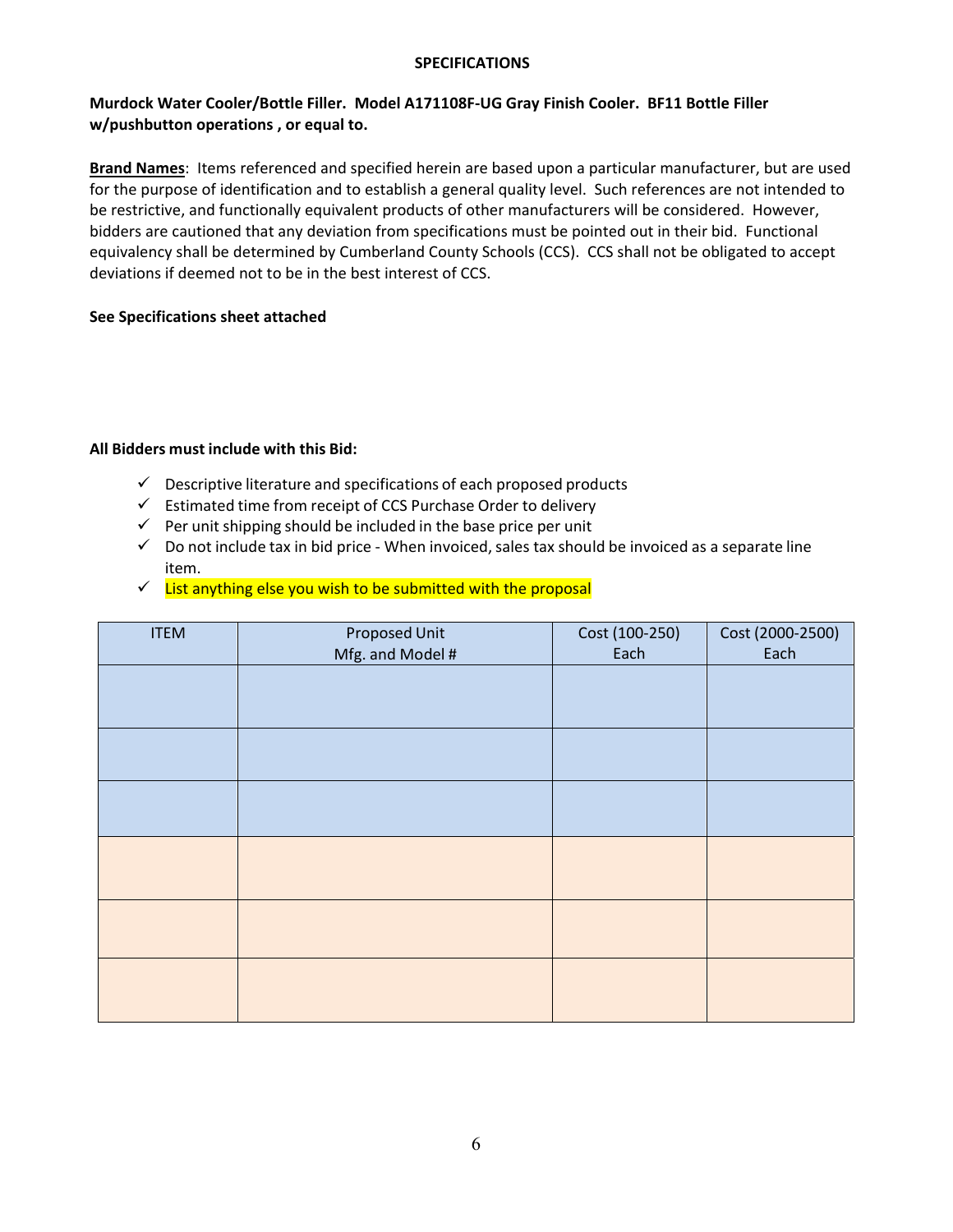# **INSTRUCTIONS TO BIDDERS**

- **1. Read, Review and Comply**: It shall be the bidder's responsibility to read this entire document, review all enclosures and attachments, and comply with all requirements specified herein.
- **2. Notice to Bidders**: **DO NOT ATTACH ANY ADDITIONAL TERMS AND CONDITIONS**. By execution and delivery of this document, the bidder agrees that any additional terms and conditions, whether submitted purposely or inadvertently, shall have no force or effect.
- **3. Execution:** Failure to sign under EXECUTION section will render bid invalid.
- **4. Order of Precedence:** In cases of conflict between specific provisions in this bid, the order of precedence shall be  $(1)$  special terms and conditions specific to this bid,  $(2)$  specifications,  $(3)$ Cumberland County Schools' General Contract Terms and Conditions and (4) Instructions to Bidders.
- **5. Time for Consideration**: Unless otherwise indicated on the first page of this document, bidder's offer shall be valid for 45 days from the date of bid opening. Preference may be given to bids allowing not less than 45 days for consideration and acceptance.
- **6. Prompt Payment Discounts**: Bidders are urged to compute all discounts into the price offered. If a prompt payment discount is offered, it will not be considered in the award of the contract except as a factor to aid in resolving cases of identical prices.
- **7. Specifications**: Any deviation from specifications indicated herein must be clearly pointed out; otherwise, it will be considered that items offered are in strict compliance with these specifications, and bidder will be held responsible therefore. Deviations shall be explained in detail. **The bidder shall not construe this paragraph as inviting deviation or implying that any deviation will be acceptable.**
- **8. Information and Descriptive Literature:** Bidder is to furnish all information requested and in the spaces provided in this document. Further, if required elsewhere in this bid, each bidder must submit with their bid, sketches, descriptive literature and/or complete specifications covering the products offered. Bids which do not comply with these requirements will be subject to rejection.
- **9. Clarifications/Interpretations:** Any and all questions regarding this document must be addressed to the purchaser named on the cover sheet of this document.
- **10. Acceptance and Rejection:** CCS reserves the right to reject any and all bids, to waive any informality in bids and, unless otherwise specified by the bidder, to accept any item in the bid. If either a unit price or extended price is obviously in error or the other is obviously correct, the incorrect price will be disregarded.
- **11. References:** CCS reserves the right to require a list of users of the exact item offered. CCS may contact these users to determine acceptability of the bid. Such information may be considered in the evaluation of the bid.
- **12. Award of Contract:** As directed by statute, qualified bids will be evaluated and acceptance may be made of the lowest and best bid most advantageousto CCS as determined upon consideration of such factors as: prices offered; the quality of the articles offered; the general reputation and performance capabilities of the bidders; the substantial conformity with the specifications and other conditions set forth in the bid; the suitability of the articles for the intended use; the related services needed; the date or dates of delivery and performance; and such other factors deemed by CCS to be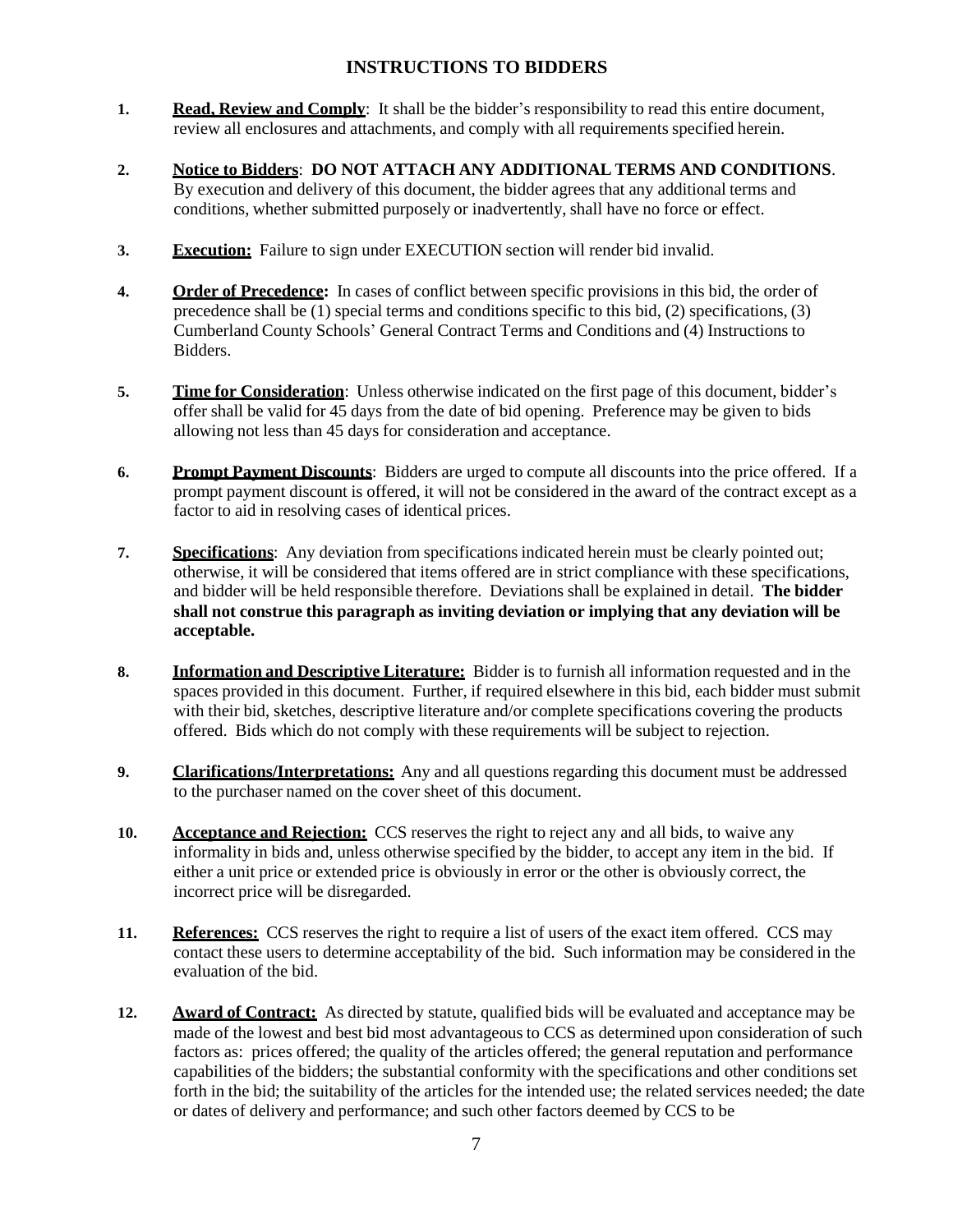pertinent or peculiar to the purchase in question. CCS reserves the right to accept any item or group of items on a multi-item bid.

- **13. Historically Underutilized Businesses:** Cumberland County Schools is committed to the State of North Carolina Historically Underutilized Business (HUB) Program. CCS invites and encourages participation in this procurement process by businesses owned by minorities, women, disabled, disabled business enterprises and non-profit work centers for the blind and severely disabled.
- **14. Confidential Information:** As provided by statute and rule, CCS will consider keeping trade secrets which the bidder does not wish disclosed confidential. Each page shall be identified in boldface at the top and bottom as "CONFIDENTIAL" by the bidder. Cost information shall not be deemed confidential. In spite of what is labeled as a trade secret, the determination whether it is or not will be determined by North Carolina law.
- 15. **Samples:** Samples of items, when required, must be furnished as stipulated herein, free of expense, and if not destroyed will, upon request be returned at the bidder's expense. Request for the return of samples must be made within 10 days following date of bid opening. Otherwise the samples will become CCS property. Each individual sample must be labeled with the bidder's name, bid number, and item number. A sample, on which an award is made, will be retained until the contract is completed, and then returned, if requested, as specified above.
- **16. Acceptance and Rejection:** Cumberland County Schools reserves the right to reject any and all bids, to waive any informality in bids and, unless otherwise specified by the Vendor, to accept any item in the bid. If either a unit price or extended price is obviously in error or the other is obviously correct, the incorrect price will be disregarded.
- **17. Transportation:** Transportation of Deliverables shall be FOB Destination, unless otherwise specified in the solicitation document or purchase order. Freight, handling, hazardous material charges, and distribution and installation charges shall be included in the total price of each item. Any additional charges shall not be honored for payment unless authorized in writing by Cumberland County Schools. In cases where parties, other than the Vendor ship materials against the order, the shipper must be instructed to show the purchase order number on all packages and shipping manifest to ensure proper identification and payment of invoices. A complete packing list must accompany each shipment.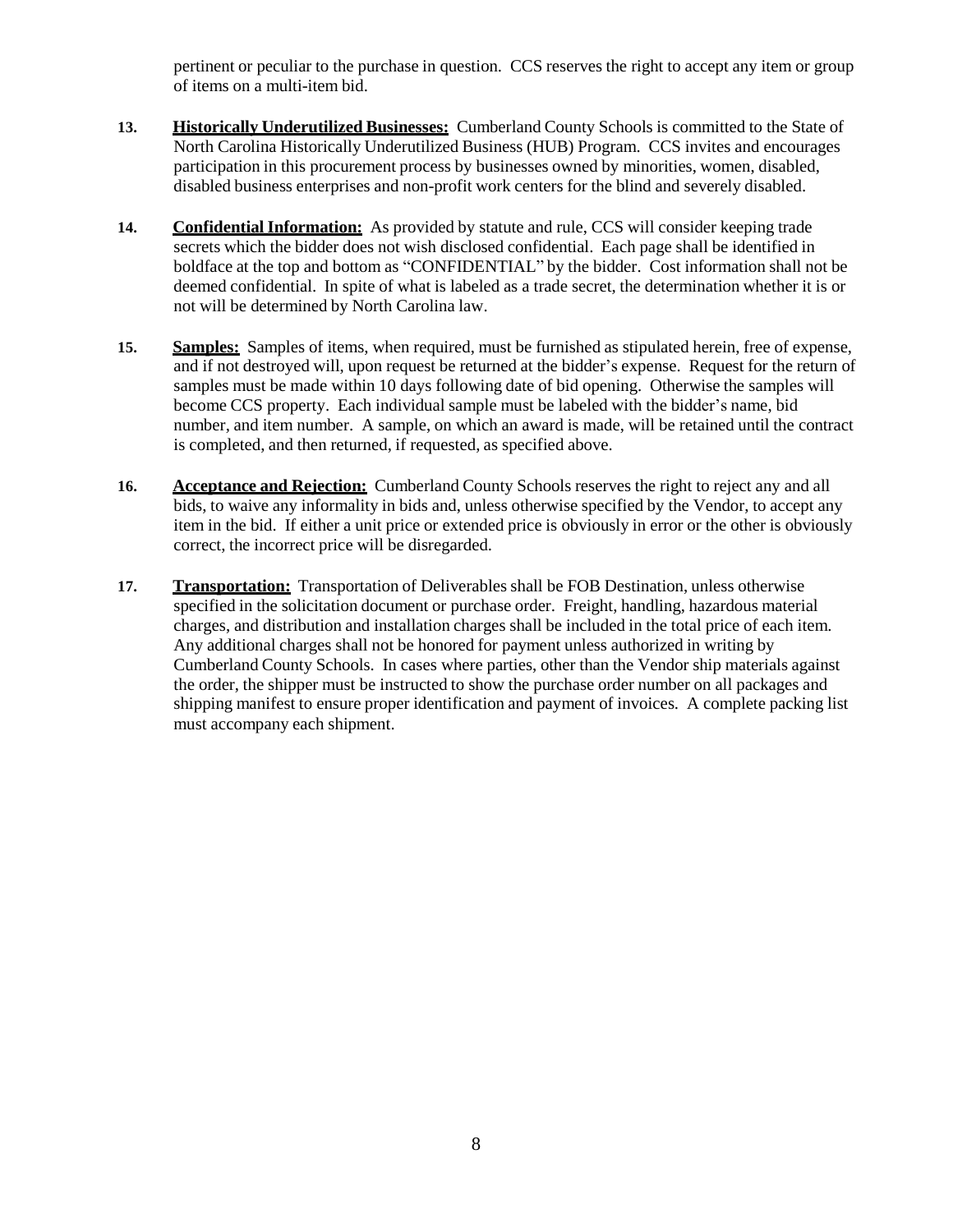## **GENERAL CONTRACT TERMS AND CONDITIONS**

- **1. Availability of Funds:** Any and all payments to the contractor are dependent upon and subject to the availability of funds to the agency for the purpose set forth in this agreement.
- **2. Taxes:** Cumberland County Schools is NOT exempt from N.C. sales tax. Any applicable taxes shall be invoiced as a separate item.

NC G.S. 143-59.1 bars the Cumberland County Schools from entering into contracts with a vendor if the vendor or its affiliates meet one of the conditions of NC G.S. 105-164.8(b) and refuse to collect use tax on sales of tangible personal property to purchasers in North Carolina. Conditions under NC G.S. 105-164.8(b) include: (1) Maintenance of a retail establishment or office in the State, (2) Presence of representatives in the State that solicit sales or transact business on behalf of the vendor and (3) Systematic exploitation of the market by media-assisted, media-facilitated, or media-solicited means. By execution of the bid document the vendor certifies that it and all of its affiliates, (if it has affiliates); collect(s) the appropriate taxes.

- **3. Situs:** The place of this contract, its situs and forum, shall be North Carolina, where all matters, whether sounding in contract or tort, relating to its validity, construction, interpretation and enforcement shall be determined.
- **4. Governing Laws:** This contract is made under and shall be governed and construed in accordance with the laws of the State of North Carolina.
- **5. Inspection at Contractor's Site:** Cumberland County Schools (CCS) reserves the right to inspect, at a reasonable time, the equipment/item, plant or other facilities of a prospective contractor prior to contract award, and during the contract term as necessary for CCS' determination that such equipment/item, plants or other facilities conform with the specifications/requirements and are adequate and suitable for the proper and effective performance of the contract.
- **6. Payment Terms:** Payment terms are Net 30 days after receipt of correct invoice or acceptance of goods, whichever is later.
- **7. Affirmative Action:** The contractor will take affirmative action in complying with all Federal and State requirements concerning fair employment and employment of people with disabilities, and concerning the treatment of all employees without regard to discrimination by reason of race, color, religion, sex national origin or disability.
- **8. Condition and Packaging:** Unless otherwise provided by special terms and conditions or specifications, it is understood and agreed that any item offered or shipped has not been sold or used for any purpose and shall be in first class condition. All containers/packaging shall be suitable for handling, storage or shipment.
- **9. Patent:** The contractor shall hold and save the CCS, its officers, agents and employees, harmless from liability of any kind, including costs and expenses, on account of any copyrighted material, patented or unpatented invention, articles, device or appliance manufactured or used in the performance of this contract, including use by the government.
- **10. E-Procurement Fees: (Applies to all goods contracts that include e-procurement and are identified as such in the body of the solicitation document):** The successful bidder(s) shall pay a transaction fee of 1.75% (.0175) on the total dollar amount (excluding sales taxes) of each purchase order issued through the North Carolina E-Procurement service.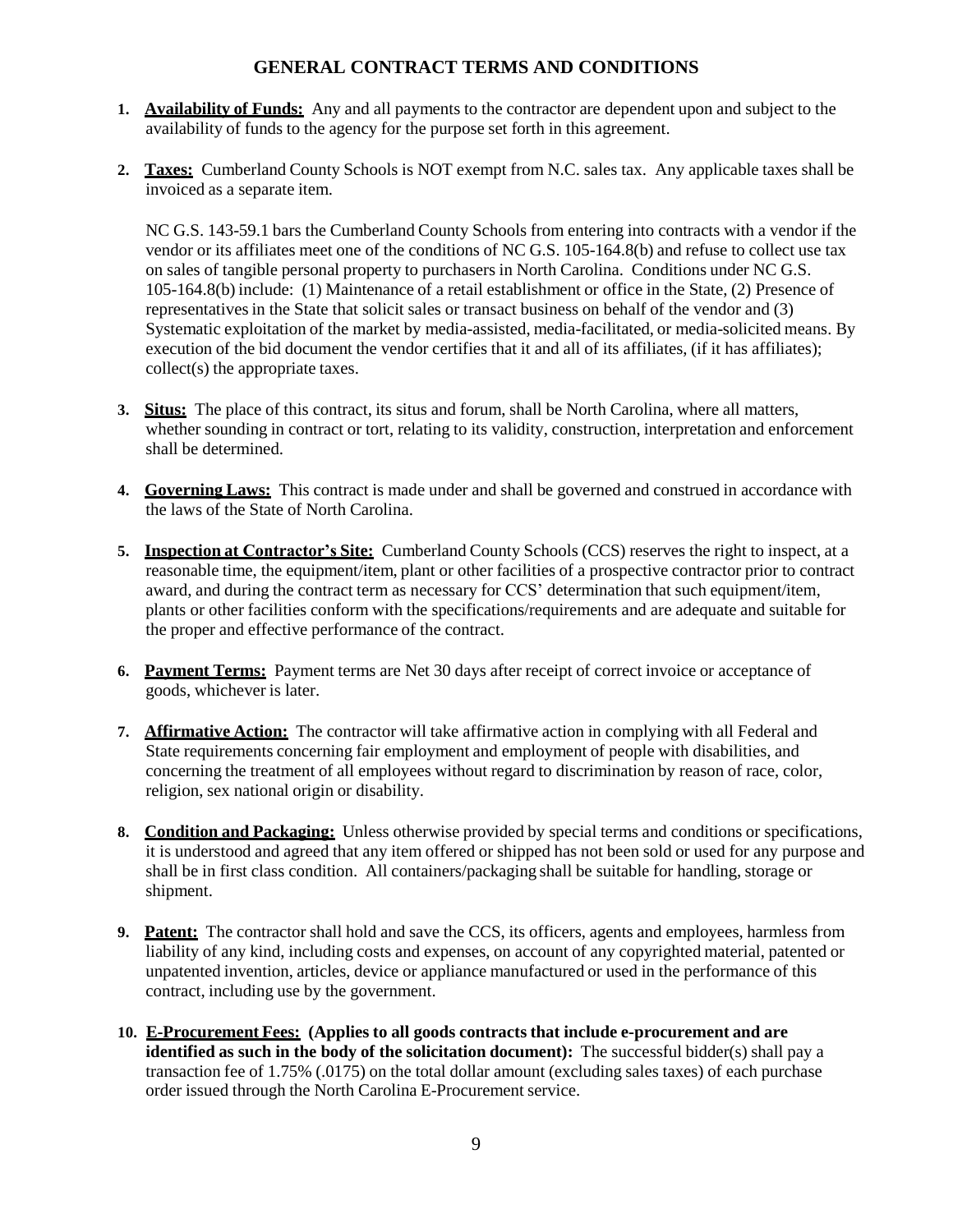# **WATER COOLER/BOTTLE FILLER SINCE 1853**

 $H_{2Q}$ 

PATENT# D873.606

# **A171.8-UG-BF Series**

BARRIER-FREE, WALL MOUNTED. WATER COOLER WITH PUSHBUTTON OR SENSOR OPERATED **BOTTLE FILLER** 

#### **STANDARD FEATURES**

#### **Electric Water Cooler**

- Child or Adult ADA Compliant (when properly installed)
- Apron and One-Piece Bottom Wrapper is Satin Finish Or Gray Powder Coat Finish
- Flexible, Low Flow, Antimicrobial, Anti-Rotation, Non-Squirt Bubbler
- Auto-Stop allows Cartridge and Strainer Service Without Removing Cooler Deck To Access Water Supply Stop
- Lead Free
- Rough-Ins Match Other Manufacturer's for Easy Replacement **Bottle Filler**
- Hands-Free Sensor Operation or Pushbutton Operated
- ADA Compliant
- 100-Mesh Inlet Strainer
- 120VAC/9.0VDC Plug-In Transformer, With -BF12 Only
- Laminar Flow Water Supply
- $\blacksquare$  1 GPM Fill Rate
- B -BF12 Sensor Has a 20 Seconds Maximum Run Time

#### **SUGGESTED SPECIFICATIONS**

#### **Electric Water Cooler**

Model A171108F-UG is a self-contained, pressurized Water Cooler that delivers a minimum of 8.0 GPH (30.3 LPH) of water at 50°F (10°C) cooled from 80°F (26.7°C) inlet water and 90°F (32.2°C) ambient. Unit shall be activated from an Antimicrobial front Pushbutton using less than 5 pounds of force. Bubbler shall deliver a 0.3 GPM flow, have an Antimicrobial Flexible Guard with an integrally designed non-squirt feature and operate on a water pressure range of 20-105 PSIG. Basin shall be constructed from 304 Stainless Steel and have an Integral Drain. Cabinet shall be either Galvanized or Galvannealed Steel with Gray Powder Coat Finish or Stainless Steel with Satin Finish. Cooling system shall use R-134a Refrigerant and be Capillary Tube regulated. An Adjustable Thermostat with an off position shall regulate the refrigeration system. Unit shall be listed by Underwriters Laboratories for both the US and Canada and is compliant to the Air Conditioning and Refrigeration Institute Standard 1010. Unit is certified to ANSI A117.1, Public Law 111-380 (NO-LEAD), CHSC 116875 and NSF/ANSI 61, Section 9. Fixture meets ADA, ADA Standing Person, and ADA Child requirements when mounted appropriately. Unit shall still deliver ambient water temperature to the Bubbler in the absence of electrical power as long as there is a pressurized water supply.

#### Bottle Filler - BF11

Bottle Filling unit shall include Pushbutton Operated activation.

#### **Bottle Filler -BF12**

Bottle Filling unit shall include Sensor Operated activation with a 20 second maximum run time. LED Lights illuminate the Bottle Fill area and brighten when a bottle is detected. Optional -BCD (Bottle Counter Display) indicates the quantity of 16 oz disposable Plastic Bottles saved from a land fill and also displays the Water Filter status.

Bottle Filler housing construction will be 20 gauge Stainless Steel with a satin finish and will also include components manufactured from Antimicrobial, impact resistant ABS. Bottle Filler shall provide approximately 1 GPM flow rate with a Laminar Flow Spout to minimize splashing.







MURDOCK MFG. • 15125 Proctor Avenue • City of Industry, CA 91746 USA<br>Phone 800-453-7465 or 626-333-2543 • Fax 626-855-4860 • www.murdockmfg.com



New: 04/14/2021



Model A171408F-UG-BF12-BCD Shown PATENT# 10.100.933

Maintenance Advantage® Water Cooler by Murdock Manufacturing

#### "RATED FOR INDOOR USE ONLY"

| Model<br>Number                                                                       | GPH* | Rated<br>Watts | Full<br>Load<br>Amps: | Approx.<br>Shipping<br>Weight |
|---------------------------------------------------------------------------------------|------|----------------|-----------------------|-------------------------------|
| A171408F-UG-BF                                                                        | 8.0  | 335            | 4.4                   | $100$ lbs.                    |
| * GPH of 50°F water at 90°F ambient room temperature and 80°F inlet water temperature |      |                |                       |                               |

Compressor motor operates on 115 Volt / 60 Hz single phase. ı. MODEL-

| Must Specify Water Cooler) |                                |
|----------------------------|--------------------------------|
| FLEXIBLE BUBBLER           |                                |
| A4171108F-UG               | <b>Gray Finish Cooler</b>      |
| A171408F-UG                | Satin Stainless Finish (Shown) |
| STAINLESS STEEL BUBBLER    |                                |
| <b>_] A171108S-UG</b>      | <b>Gray Finish Cooler</b>      |
| A171408S-UG                | Satin Stainless Finish         |

#### MUST SPECIFY BOTTLE FILLER: Satin Finish (only)

Bottle Filler with Pushbutton Operation Bottle Filler with Sensor Operation it Bottle Filler with Battery Operated Sensor Bottle Filler with Sensor Operation with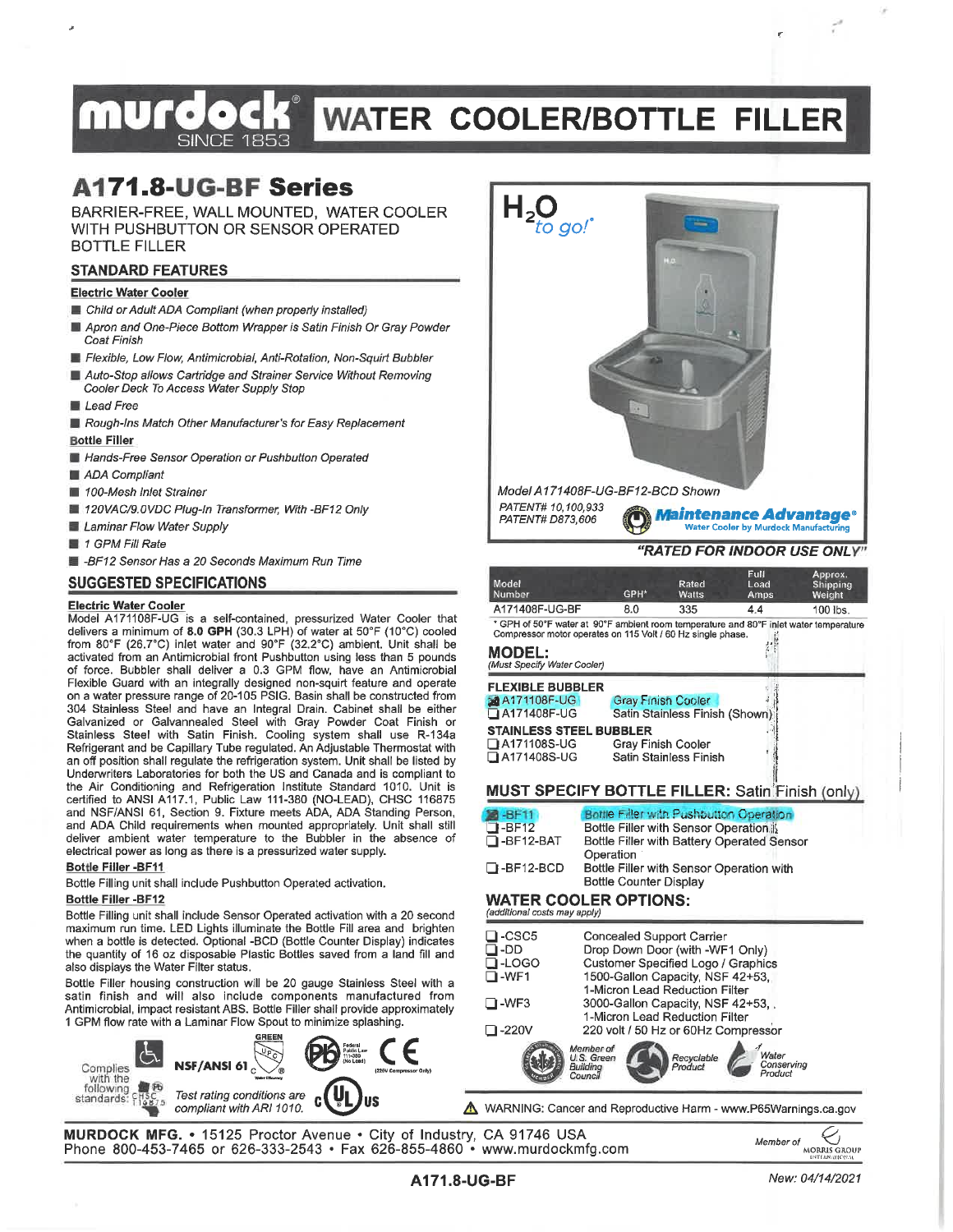# **WATER COOLER/BOTTLE FILLER**

# **A171.8-UG-BF Series**

BARRIER-FREE, WALL MOUNTED, WATER COOLER WITH PUSHBUTTON OR SENSOR **OPERATED BOTTLE FILLER** 

- A. 3/8" O.D. SUPPLY INLET
- B. WASTE OUTLET FOR 1-1/4" P-TRAP BY OTHERS
- C. ELECTRICAL SERVICE ROUGH
- D. Ø3/8" HANGER BRACKET PUNCHING, 6 PLACES FOR ANCHORING HARDWARE BY OTHERS
- E. Ø1/4" PUNCHING, 2 PLACES FOR ANCHORING
- **HARDWARE BY OTHERS** F. BOTTLE FILLER PUSHBUTTON
- G. PUSHBUTTON CARTRIDGE





**SINCE 1853** 

 $18\frac{1}{2}$ 

 $[470]$ 

¢

 $4\frac{1}{4}$ 

 $[108]$ 

 $\overline{\mathbf{A}}$ 

 $2\frac{3}{4}$ "

 $\overline{1701}$ 

 $7\frac{1}{4}$ "  $[186]$ 

 $18\frac{1}{2}$ Ŧ

 $[470]$ 

- 1. ALL DIMENSIONS ARE IN INCHES [MM]
- 2. ALLOW 4 INCHES [102 MM] MINIMUM CLEARANCE PER SIDE FOR VENTILATION
- \*3. DIMENSIONS SHOWN ARE FOR ADA ADULT HEIGHT. ADJUST VERTICAL
- DIMENSIONS AS NECESSARY TO COMPLY WITH FEDERAL, STATE, & LOCAL CODES 4. STOP VALVE, P-TRAP, & ELECTRICAL OUTLET NOT SUPPLIED
- 5. IMPORTANT: COOLERS MUST BE ATTACHED TO WALL WITH APPROPRIATE
	- ANCHOR SCREWS

Murdock Mfg.™ warrants that its products are free from defects in material or workmanship under normal use and service for a period of 18 manths from date of shipment. The sealed refrigeration system is warranted for five years. Murdock's liability under this warranty shall be discharged solely by replacement or repair of defective material, provided Murdock<sup>TM</sup> is notified in writing within one year from date of shipment, F.O.B. Industry, California.

| <b>CTION SUMMARY<br/>PPROVAL FOR<br/>NUFACTURING</b> | Model Number & Options<br>Company                       | Quantity      | All dimensions are subject to<br>manufactures tolerance of plus or<br>I minus 1/2" nominal and subject to<br>change without notice. Murdock<br>assumes no responsibility for use of                                                |
|------------------------------------------------------|---------------------------------------------------------|---------------|------------------------------------------------------------------------------------------------------------------------------------------------------------------------------------------------------------------------------------|
| ੁਰੰਵੇਤੀ<br>品 35                                      | Contact<br>Sígnature<br>(Approval for<br>Manufacturing) | Title<br>Date | void or superseded data. Dimensions<br>may change with the addition of<br>optional accessories. Murdock Mfg.™.<br>Member of Morris Group<br>International™. Please visit<br>www.murdockmfg.com for most<br>current specifications. |

MURDOCK MFG. • 15125 Proctor Avenue • City of Industry, CA 91746 USA<br>Phone 800-453-7465 or 626-333-2543 • Fax 626-855-4860 • www.murdockmfg.com

Member of **MORRIS GROUP** 

 $\mathbf{A}$ 

d

#### A171.8-UG-BF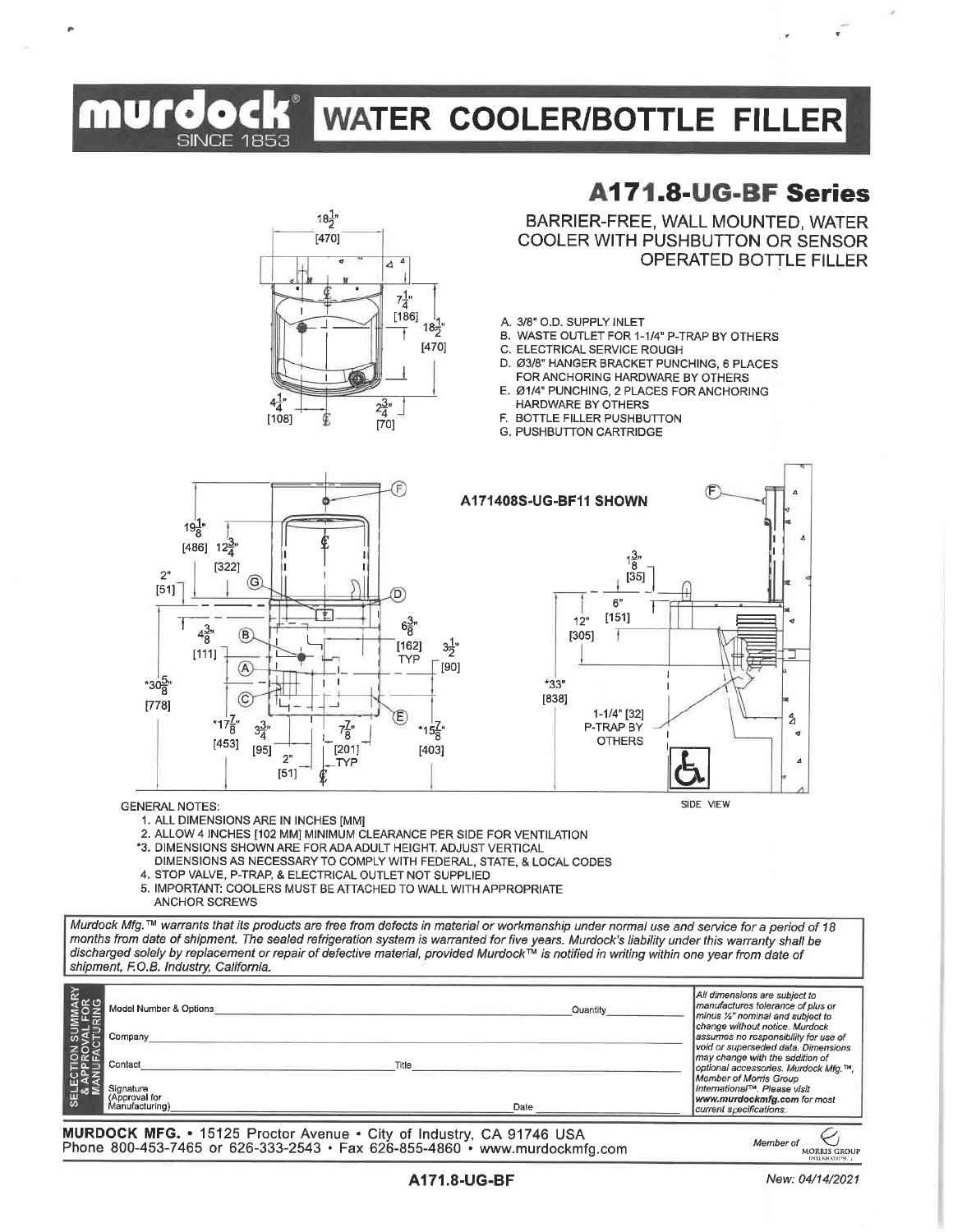## **INSTRUCTIONS TO BIDDERS**

- $\mathbf{I}$ . Read, Review and Comply: It shall be the bidder's responsibility to read this entire document, review all enclosures and attachments, and comply with all requirements specified herein.
- Notice to Bidders: DO NOT ATTACH ANY ADDITIONAL TERMS AND CONDITIONS.  $2.$  $\overline{B}v$  execution and delivery of this document, the bidder agrees that any additional terms and conditions, whether submitted purposely or inadvertently, shall have no force or effect.
- **Execution:** Failure to sign under EXECUTION section will render bid invalid. 3.
- **Order of Precedence:** In cases of conflict between specific provisions in this bid, the order of  $\overline{4}$ . precedence shall be  $(1)$  special terms and conditions specific to this bid,  $(2)$  specifications,  $(3)$ Cumberland County Schools' General Contract Terms and Conditions and (4) Instructions to Bidders.
- $\overline{5}$ . **Time for Consideration:** Unless otherwise indicated on the first page of this document, bidder's offer shall be valid for 45 days from the date of bid opening. Preference may be given to bids allowing not less than 45 days for consideration and acceptance.
- **Prompt Payment Discounts:** Bidders are urged to compute all discounts into the price offered. If a 6. prompt payment discount is offered, it will not be considered in the award of the contract except as a factor to aid in resolving cases of identical prices.
- $7.$ Specifications: Any deviation from specifications indicated herein must be clearly pointed out; otherwise, it will be considered that items offered are in strict compliance with these specifications, and bidder will be held responsible therefore. Deviations shall be explained in detail. The bidder shall not construe this paragraph as inviting deviation or implying that any deviation will be acceptable.
- Information and Descriptive Literature: Bidder is to furnish all information requested and in the 8. spaces provided in this document. Further, if required elsewhere in this bid, each bidder must submit with their bid, sketches, descriptive literature and/or complete specifications covering the products offered. Bids which do not comply with these requirements will be subject to rejection.
- **Clarifications/Interpretations:** Any and all questions regarding this document must be addressed 9. to the purchaser named on the cover sheet of this document.
- Acceptance and Rejection: CCS reserves the right to reject any and all bids, to waive any  $10.$ informality in bids and, unless otherwise specified by the bidder, to accept any item in the bid. If either a unit price or extended price is obviously in error or the other is obviously correct, the incorrect price will be disregarded.
- References: CCS reserves the right to require a list of users of the exact item offered. CCS may 11. contact these users to determine acceptability of the bid. Such information may be considered in the evaluation of the bid.
- $12.$ **Award of Contract:** As directed by statute, qualified bids will be evaluated and acceptance may be made of the lowest and best bid most advantageous to CCS as determined upon consideration of such factors as: prices offered; the quality of the articles offered; the general reputation and performance capabilities of the bidders; the substantial conformity with the specifications and other conditions set forth in the bid; the suitability of the articles for the intended use; the related services needed; the date or dates of delivery and performance; and such other factors deemed by CCS to be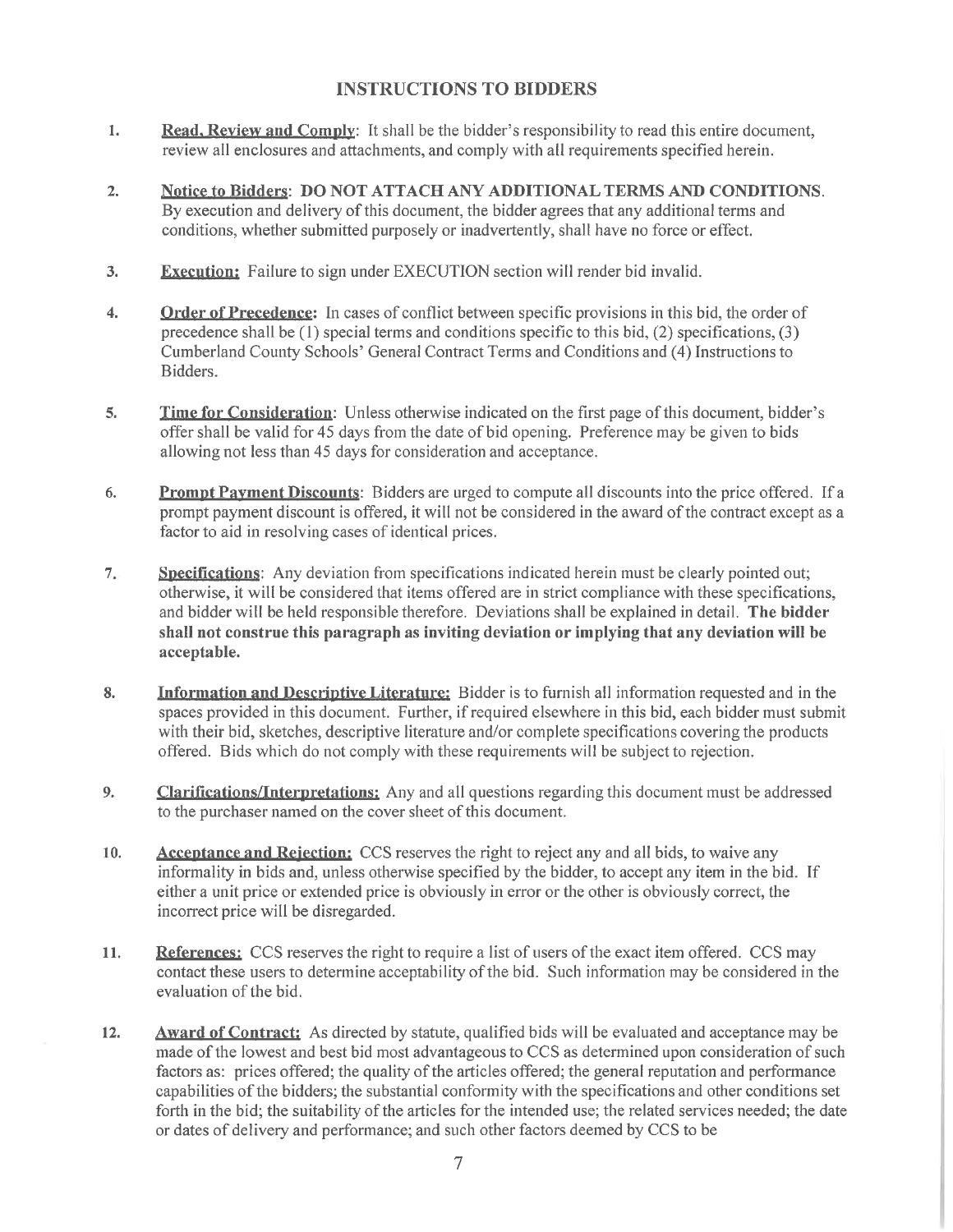pertinent or peculiar to the purchase in question. CCS reserves the right to accept any item or group of items on a multi-item bid.

- 13. **Historically Underutilized Businesses:** Cumberland County Schools is committed to the State of North Carolina Historically Underutilized Business (HUB) Program. CCS invites and encourages participation in this procurement process by businesses owned by minorities, women, disabled, disabled business enterprises and non-profit work centers for the blind and severely disabled.
- 14. **Confidential Information:** As provided by statute and rule, CCS will consider keeping trade secrets which the bidder does not wish disclosed confidential. Each page shall be identified in boldface at the top and bottom as "CONFIDENTIAL" by the bidder. Cost information shall not be deemed confidential. In spite of what is labeled as a trade secret, the determination whether it is or not will be determined by North Carolina law.
- Samples: Samples of items, when required, must be furnished as stipulated herein, free of expense,  $15.$ and if not destroved will, upon request be returned at the bidder's expense. Request for the return of samples must be made within 10 days following date of bid opening. Otherwise the samples will become CCS property. Each individual sample must be labeled with the bidder's name, bid number, and item number. A sample, on which an award is made, will be retained until the contract is completed, and then returned, if requested, as specified above.
- **Acceptance and Rejection:** Cumberland County Schools reserves the right to reject any and all 16. bids, to waive any informality in bids and, unless otherwise specified by the Vendor, to accept any item in the bid. If either a unit price or extended price is obviously in error or the other is obviously correct, the incorrect price will be disregarded.
- 17. **Transportation:** Transportation of Deliverables shall be FOB Destination, unless otherwise specified in the solicitation document or purchase order. Freight, handling, hazardous material charges, and distribution and installation charges shall be included in the total price of each item. Any additional charges shall not be honored for payment unless authorized in writing by Cumberland County Schools. In cases where parties, other than the Vendor ship materials against the order, the shipper must be instructed to show the purchase order number on all packages and shipping manifest to ensure proper identification and payment of invoices. A complete packing list must accompany each shipment.